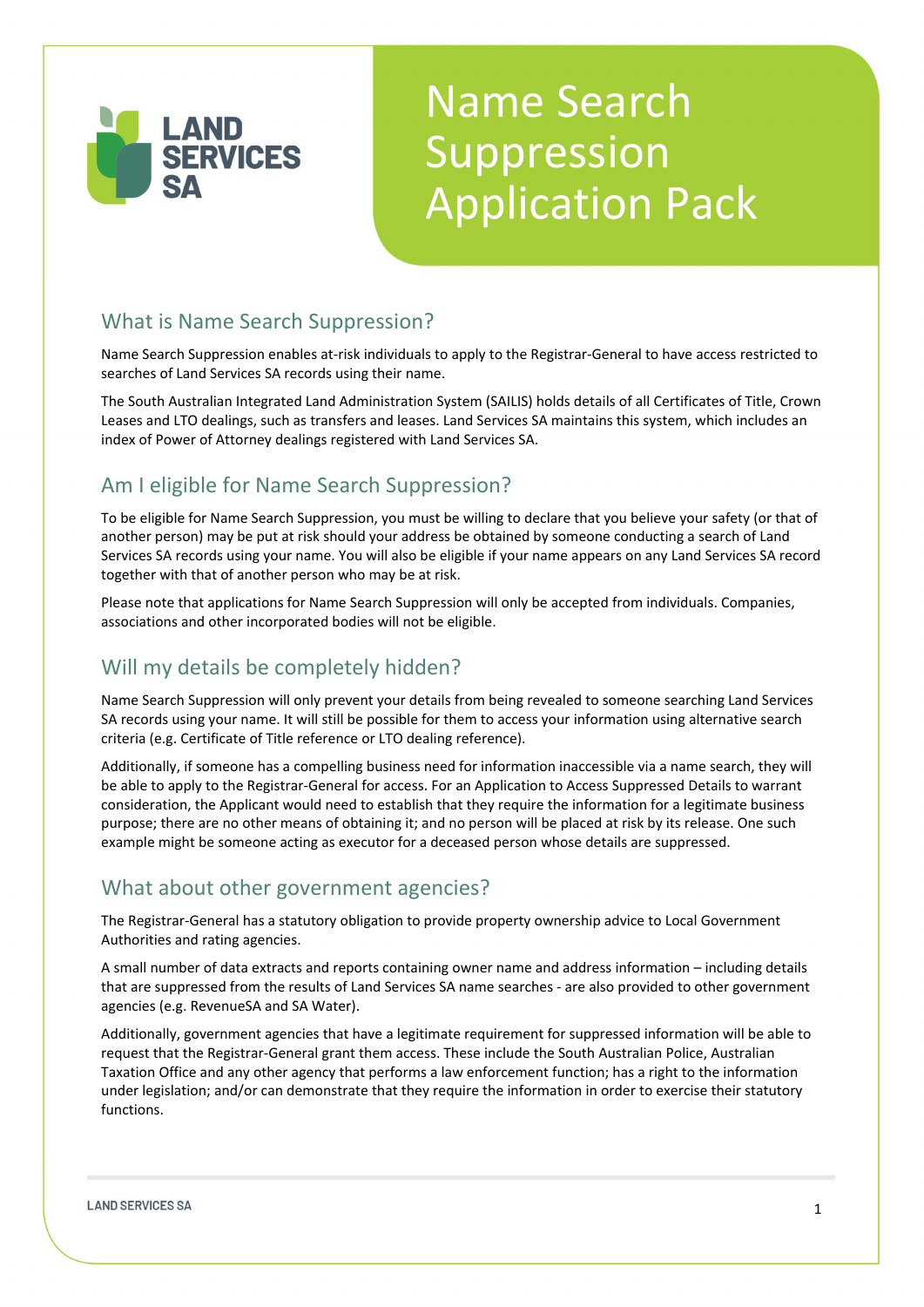# How do I apply for Name Search Suppression?

Applications for *Name Search Suppression* are made up of two parts - an application form and a statutory declaration, both of which must be completed before your application can be submitted to Land Services SA. Copies of both the application form and statutory declaration template, together with guidance notes and examples, are included in this application pack.

Your *statutory declaration* must make it clear to the Registrar-General that you believe your safety (or that of another person) may be jeopardised by the availability of your address via a search of LSG records using your name. It must also establish that you are one and the same person referred to on the associated application form. To ensure that your *Application for Name Search Suppression* is processed in a timely manner, you must ensure that you have made an appropriate declaration and had it witnessed by an authorised functionary prior to submitting your application with Land Services SA.

The completed *application form* must contain the following:

- **-** Your full name (including any middle names) and business hours contact details;
- **-** Any other name(s) you may have used previously (e.g. a married or maiden name);
- **-** Details of all property(s) you own, or have previously owned, in South Australia;
- **-** Details of any other interest(s) you hold, or have previously held, in property in South Australia (e.g. as Lessee).
- **-** Your current signature and the date of your application.

It is important to ensure that all relevant information is included on your application form. Failure to provide sufficient details may result in your particulars remaining accessible via a search of Land Services SA records using your name.

#### How much will it cost to apply for *Name Search Suppression*?

No fee will be payable for submitting an *Application for Name Search Suppression*.

#### Can I make a joint application with my partner?

No. Each individual requesting that their details be suppressed from Land Services SA name searches must submit a separate *Application for Name Search Suppression.*

It is recommended that you encourage any person(s) whose name(s) appears together with your own on a record held by Land Services SA (e.g. a Certificate of Title or LTO dealing), to apply for *Name Search Suppression*. Failure to do so may result in your address being revealed as a result of a search of the other person's name.

# How do I submit my completed Application for Name Search Suppression?

Applications for Name Search Suppression can be submitted by post or in person.

#### **To submit an application by post (reply paid):**

- 1. You will need two envelopes, one larger than the other (e.g. "DL" & "DLX" sizes).
- 2. Inside the smaller of the two envelopes, place the following application documents:
	- a. Application form (completed in full and signed by the Applicant);
	- b. Statutory declaration (completed and witnessed by an authorised functionary);
- 3. Seal this envelope, write the words "*Attn: Suppression Officer*" on the front, and then place it inside the larger envelope.
- 4. Seal the larger envelope, address it to "*Land Services SA, Reply Paid 543, Adelaide SA 5001*", and place it in an Australia Post mail box for collection.

(Please note - to ensure the confidentiality of your application, you should not place your name on either of the *two envelopes provided.)*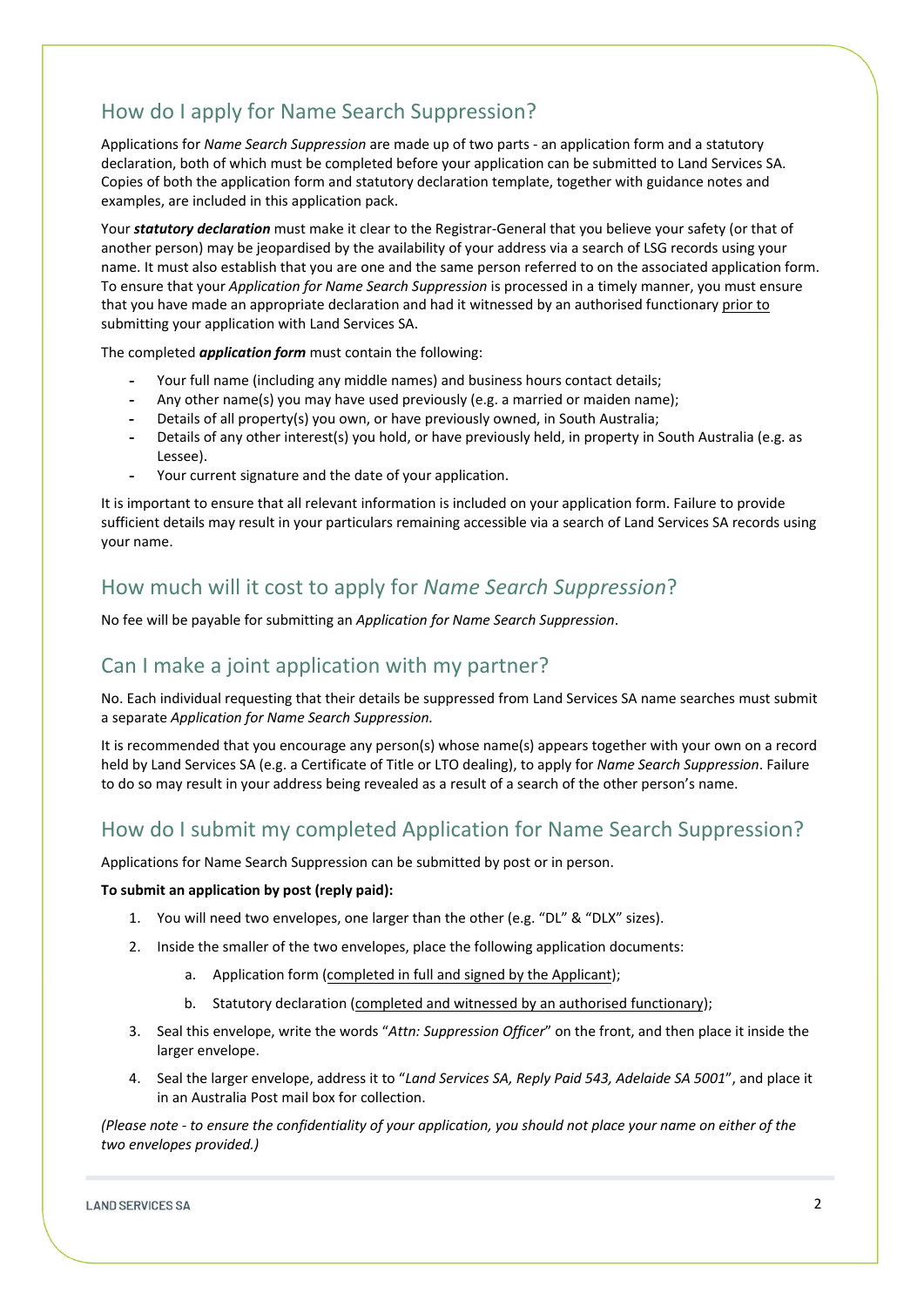#### **To submit an application in person (by appointment):**

- **-** In order to have your *Application for Name Search Suppression* processed in person, it will be necessary for you to schedule an appointment with the Suppression Officer. Failure to do so may result in extended waiting times – especially during peak periods.
- **-** Appointments can be scheduled during business hours by e-mailing NameSuppression@landservices.com.au, or by calling our Customer Support line on (08) 8423 5000.

#### **How long will my details remain suppressed?**

Suppression of your details from name searches of Land Services SA records will remain in place until such time as an *Application to Remove Name Search Suppression* form is submitted and accepted.

Please note however that the Registrar-General retains the right to vary or revoke suppression of any person's details should such action be warranted (e.g. if the original *Application for Name Search Suppression* was supported by a false declaration).

#### What if I own property interstate?

If you own property outside of South Australia, you will need to contact the land administration authority in the relevant state or territory and ask if they offer, or are considering, an equivalent service.

#### What if I purchase another property in the future?

You will need to submit an *Application to Amend a Suppression Record* if in the future you:

- **-** Acquire any additional property(s) in South Australia;
- **-** Acquire any other interest(s) in property in South Australia (e.g. as Lessee);
- **-** Are named in a Power of Attorney dealing lodged with Land Services SA; or
- **-** Are named as a benefitting party in any dealing lodged with Land Services SA (e.g. as Caveator or Lienor).

#### Where can I get further information on *Name Search Suppression*?

General information relating to Land Services SA's *Name Search Suppression* service is available at www.landservices.com.au.

If you wish to make further enquiries regarding *Name Search Suppression*, you can contact us by telephone (08 8423 5000, e-mail (NameSuppression@landservices.com.au) or postal mail (*Land Services SA, GPO Box 543, Adelaide SA 5001*). Alternatively, you can visit Land Services SA Enquiries Counter (Level 9, 101 Grenfell Street, Adelaide). All enquiries will be handled confidentially.



Land Services SA ACN618 229815 PHONE 1800 648 176 or 8423 5000 FAX 8423 5090 EMAIL communications@landservices.com.au VISIT Level 9, 101 Grenfell Street, Adelaide SA 5000 POST GPO Box 543, Adelaide SA 5001 landservices.com.au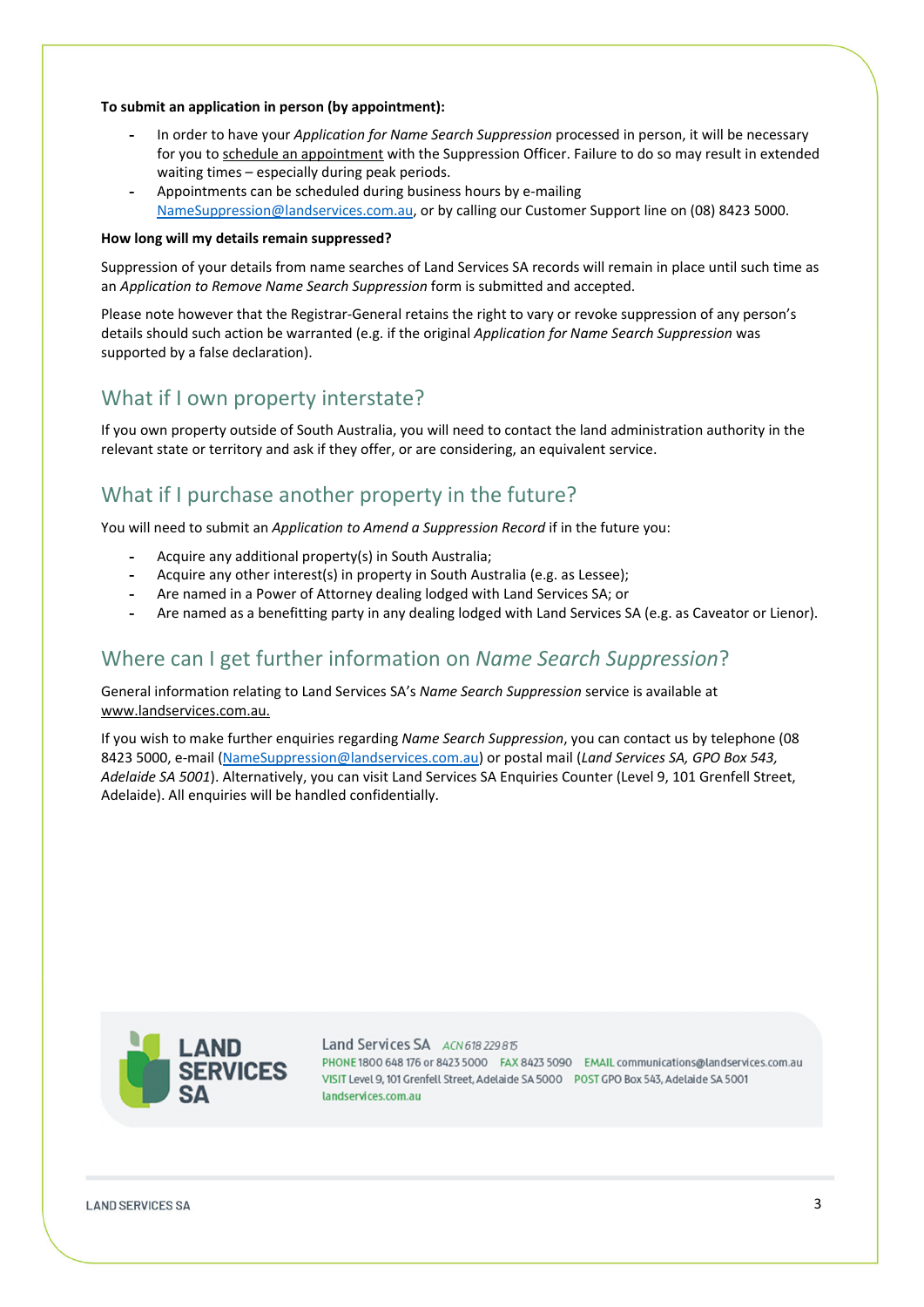### Example Of Completed Application Form

# Application for Name Search Suppression

| <b>OFFICE USE ONLY</b> |  |
|------------------------|--|
| DATE RECEIVED          |  |
| <b>PROCESSED BY</b>    |  |
| APPLICANT NO.          |  |

Please note: All Land Services SA records relating to you must be referenced in this application. Guidance notes to assist you in completing and lodging your application can be found in the Name Search Suppression Application Pack.

| APPLICANT'S FULL NAME AND CONTACT DETAILS  |                           |               |
|--------------------------------------------|---------------------------|---------------|
| <b>FULL NAME</b> Jayne Grace Citizen       |                           |               |
| PREVIOUS NAME(S) (IF APPLICABLE) N/A       |                           |               |
| <b>POSTAL ADDRESS</b> 45 Home Street       |                           |               |
| <b>SUBURB</b> Redwood Park                 | STATE SA                  | POSTCODE 5097 |
| <b>BUSINESS HOURS PHONE</b> (08) 8123 4567 | MOBILE PHONE 0412 345 678 |               |
| E-MAIL ADDRESS jayne.citizen@hotmail.com   |                           |               |

#### **PROPERTY DETAILS TO BE SUPPRESSED** B)

| PROPERTY ADDRESS                 | <b>CURRENT</b><br>OWNERSHIP? (Y/N) | <b>CERTIFICATE OF TITLE</b><br><b>REFERENCE (IF KNOWN)</b> |
|----------------------------------|------------------------------------|------------------------------------------------------------|
| 45 Home Street Redwood Park 5097 |                                    | CT5678/90                                                  |
| 15 Shack Road Bowhill 5238       |                                    | CT2345/67                                                  |

#### **LTO DEALING\* DETAILS TO BE SUPPRESSED** *(IF* **KNOWN***)*  C)

| DEALING TYPE             | DEALING REFERENCE NUMBER / DESCRIPTION                            |  |
|--------------------------|-------------------------------------------------------------------|--|
| <b>Transfer</b>          | 9012345                                                           |  |
| <b>Power of Attorney</b> | 12345678                                                          |  |
| <b>Transfer</b>          | of CT5432/109 from Ava Person to Jayne Grace Citizen dated 8/1/13 |  |

#### **APPLICATION / ACKNOWLEDGEMENT** D)

I HEREBY APPLY TO HAVE ACCESS TO MY PARTICULARS RESTRICTED ON SEARCHES OF MY NAME, RELATING TO THE LAND SERVICES SA RECORDS REFERRED TO IN THIS APPLICATION.

IN MAKING THIS APPLICATION, I ACKNOWLEDGE THAT:

- NAME SEARCH SUPPRESSION WILL NOT PREVENT MY DETAILS FROM BEING DISCOVERED BY OTHER SEARCH METHODS (E.G. A SEARCH BY ADDRESS); AND
- IT WILL BE MY RESPONSIBILITY TO NOTIFY THE REGISTRAR-GENERAL IF, AT ANY TIME IN THE FUTURE:
	- I ACQUIRE ANY ADDITIONAL PROPERTY(S) AND / OR INTEREST(S) IN LAND IN SOUTH AUSTRALIA; AND / OR
	- MY NAME APPEARS ON ANY DEALING(S) TO BE LODGED WITH THE SOUTH AUSTRALIAN LANDS TITLES OFFICE (INCLUDING A POWER OF ATTORNEY DEALING)

SIGNED *JG Citizen* DATED *9 January 2018*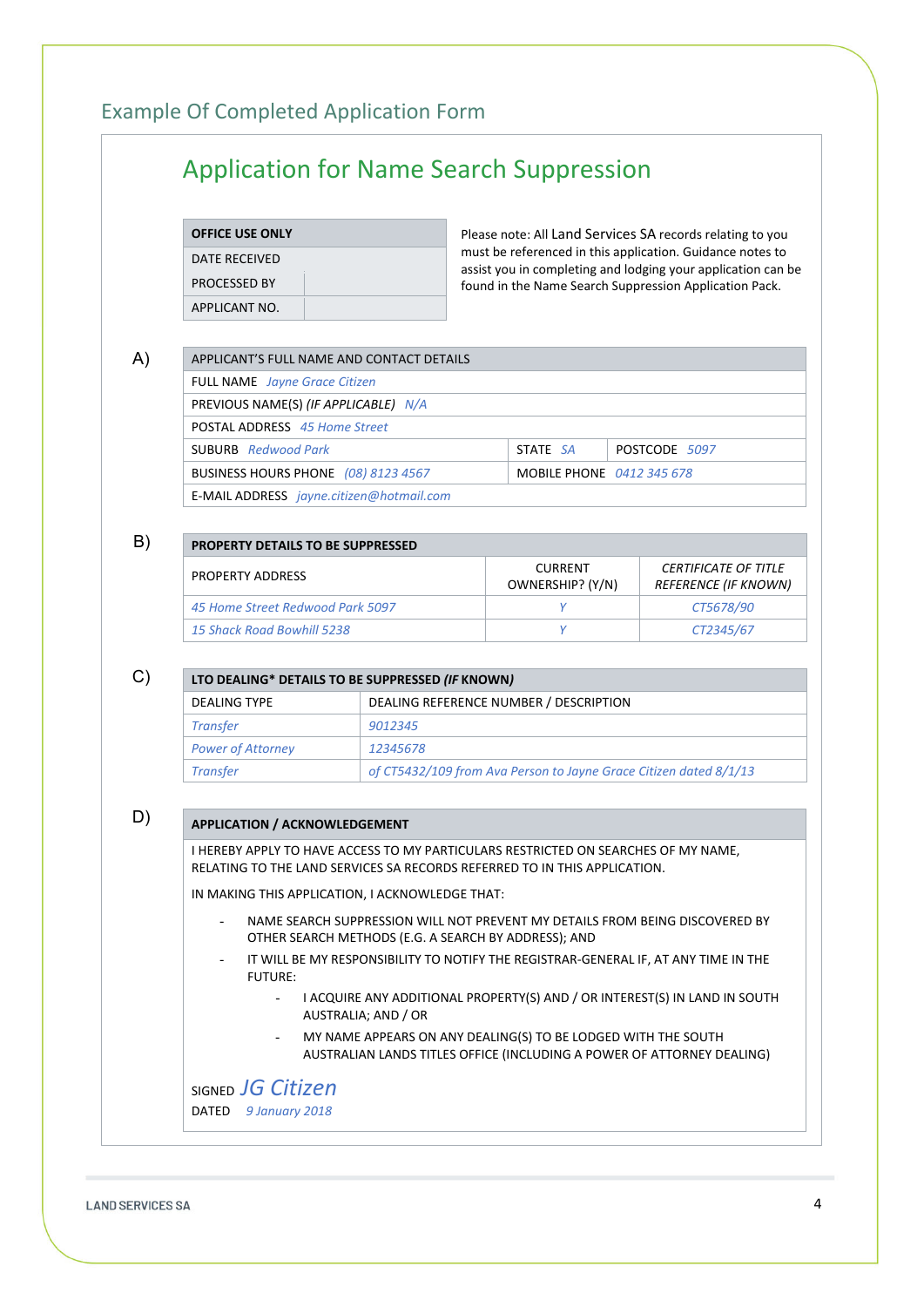### Guidance Notes - Application Form

- A. **Applicant's full name and contact details** Insert your personal details in the spaces provided, being sure to state your full name (i.e. including any middle names) as well as any other name(s) you may have used previously (e.g. a married or maiden name). If there is a discrepancy between the details provided and those stored in Land Services SA databases, a Registrar-General's representative may contact you for clarification. It is therefore important to provide full business hours contact details.
- **B. Property details to be suppressed** Insert the address(es) of any properties you currently own, or have previously owned, in South Australia. The relevant Certificate of Title (or Crown Lease) reference(s) should also be provided if possible. This reference can be found on most council rates notices (in the form "CT5432/10").
- **C. LTO dealing details to be suppressed (if known)** You need only complete this section if you are aware that any of the following types of dealings have been lodged with Land Services SA:
	- any *Real Property Act* dealing on which you have been named as a benefitting party (e.g. as Transferee, Lessee or Caveator);
	- a Power of Attorney dealing on which you are named in any capacity.

If you do not know the dealing reference number, but are able to provide some information that may assist us in locating the record (e.g. "*Lease of property at 31 Wright Street Adelaide*"), you should include this in the spaces provided.

Please note that if a new dealing is to be lodged with Land Services SA at the same time as your *Application for Name Search Suppression*:

- the dealing will not yet have a reference number, therefore you should insert the dealing type together with a brief description of the transaction (e.g. "*Transfer of CT5432/109 from Ava Person to Jayne Grace Citizen, dated 8/1/13*")
- in order to ensure that suppression is applied to the new dealing(s), they must be submitted "Face-to-Face", together with your completed application.
- **D. Application / Acknowledgement** This section has been completed for you and requires no amendment. If your application is successful, Land Services SA will restrict access to searches of its databases, by name, relating to the records referred to in your application. By signing in the space provided, you are acknowledging that you are aware of the following:
	- A successful *Application for Name Search Suppression* will not prevent your details from being revealed by other search methods (e.g. a search by Certificate of Title reference)
	- It will be your responsibility to notify Land Services SA if, at any time in the future:
		- o You acquire any additional property(s) in South Australia;
		- $\circ$  You acquire any other interest(s) in property in South Australia (e.g. as Lessee) and/or
		- o Your name appears on any dealing to be lodged with Land Services SA (including a Power of Attorney).
- **-** It is important to ensure that all relevant information is included on your application form. Failure to provide sufficient details may result in your particulars remaining accessible via a search of Land Services SA records using your name.
- **-** If there is insufficient space in either section "B" or "C", an additional A4 sheet(s) may be attached to the top left hand corner of the application using a single staple. Please note that any additional page(s) must be initialled.
- **-** No alteration should be made by erasure or use of correction fluid. You should instead score through any error(s) with a single line, and initial the amendment(s).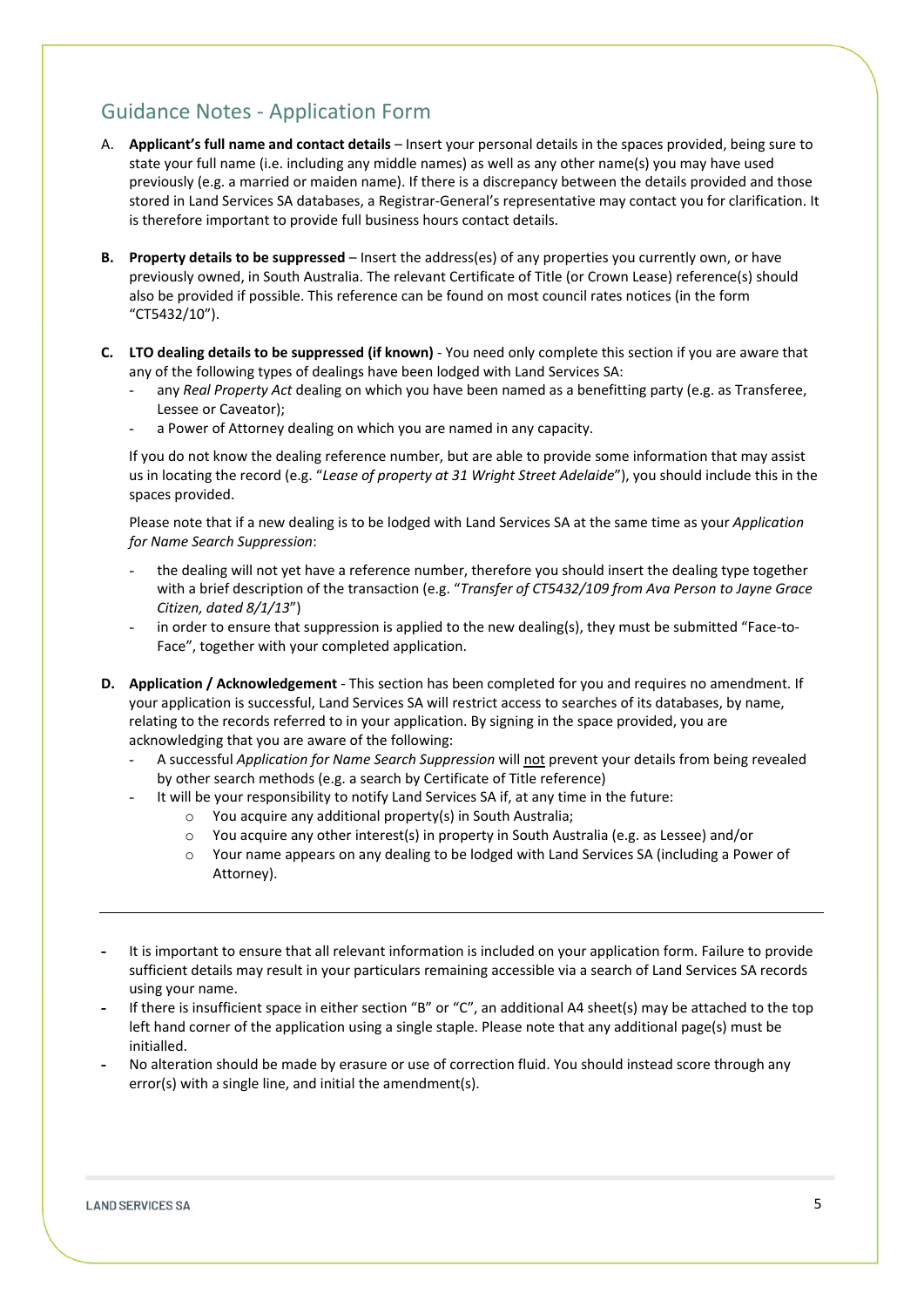# Example Of Completed Statutory Declaration

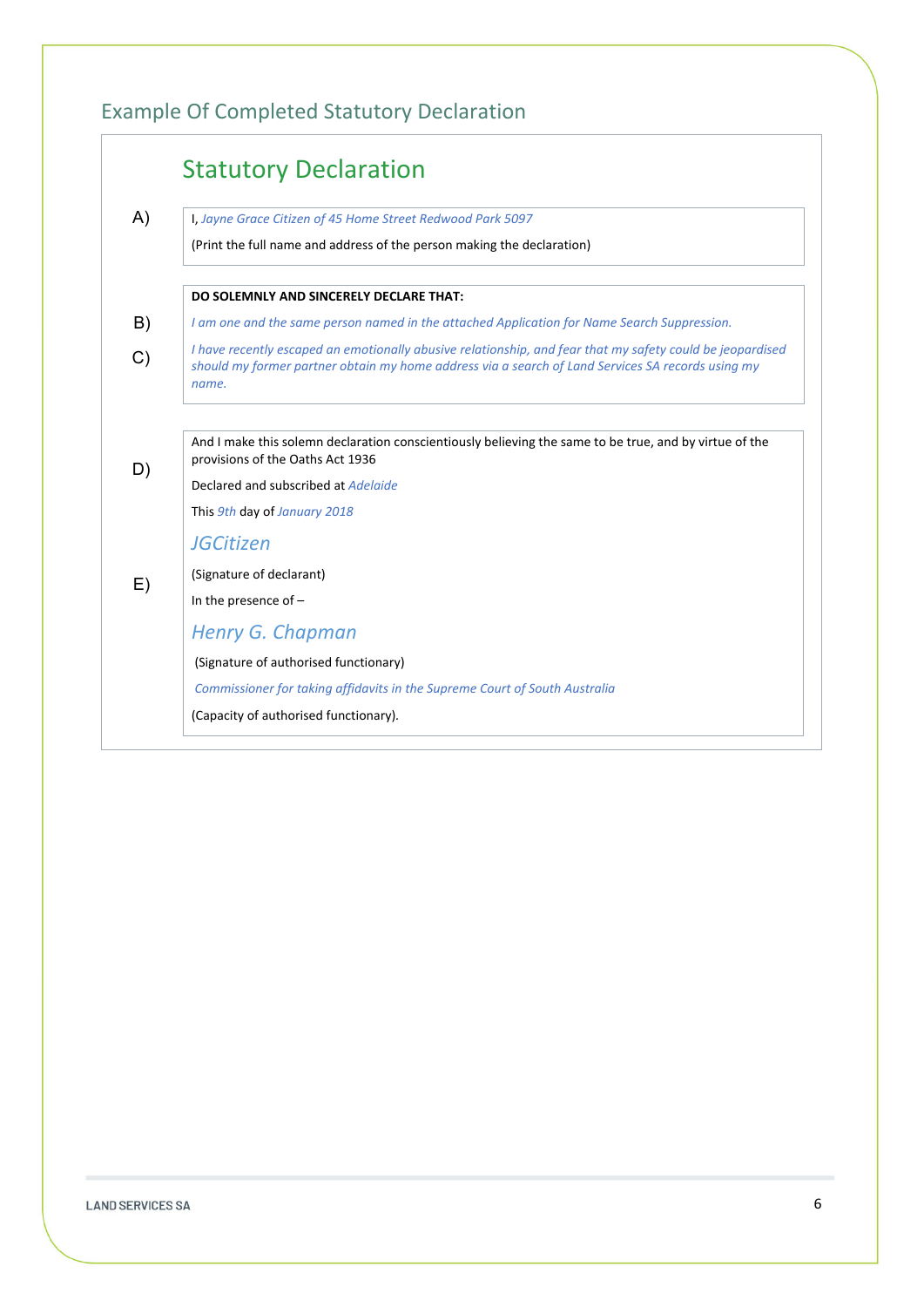### Guidance Notes – Statutory Declaration

- A. State your full name and address. Your name must be consistent with that which appears on your Application for Name Search Suppression form.
- B. Please insert the following statement "I am one and the same person named in the attached Application for Name Search Suppression".
- C. Your declaration must be sufficient to satisfy the Registrar-General that you believe your safety (or that of another person) may be jeopardised by the availability of your address via a search of Land Services SA records using your name.
- D. Insert the location and date of your declaration, and sign in the space provided using your usual signature.
- E. Authorised functionary to sign with their usual signature and provide their capacity. Authorised functionaries applicable to South Australia include:
	- **-** Justices of the Peace (note to find a Justice of the Peace in your local area, please visit http://jp.agd.sa.gov.au/JPPublicWeb/);
	- **-** Commissioners for taking affidavits in the Supreme Court of South Australia;
	- **-** Notaries Public.
- A statutory declaration that is made in one of the other Australian States or Territories should, as a general rule:
	- **-** Be made before a person authorised by the law of that State or Territory to take Statutory declarations; and
	- **-** Include the statutory clause prescribed by the law in force in the jurisdiction in which it is made. Notethe applicable statutory clause must be substituted for the Oaths Act 1936 clause shown on the form.
- Please note that in order to ensure the timely processing of your Application for Name Search Suppression, you must have your statutory declaration completed and witnessed prior to submitting your application to Land Services SA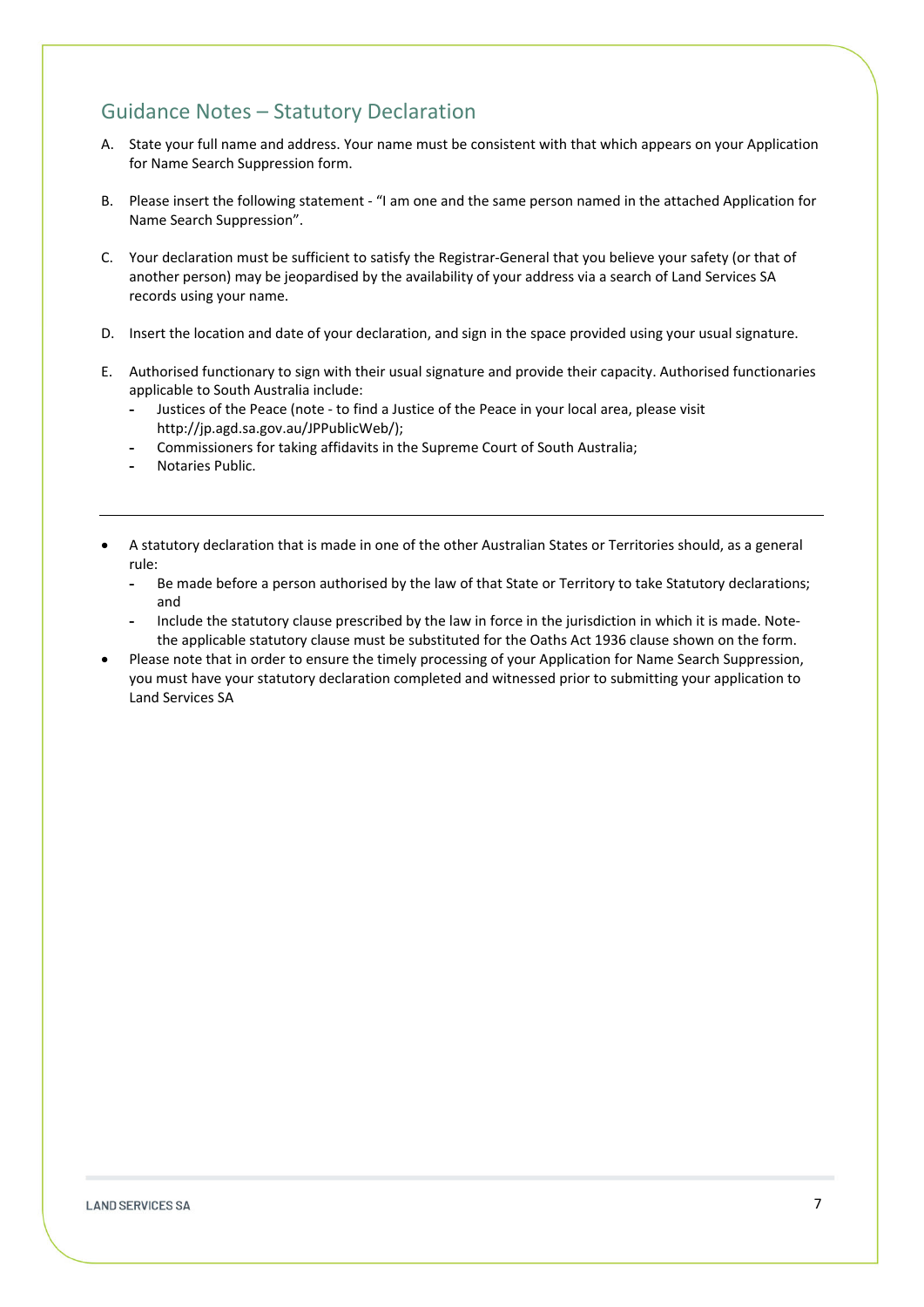\*\*\* Please detach, complete and submit all three pages of application \*\*\*

# Application for Name Search Suppression

| <b>OFFICE USE ONLY</b> | Please note: All Land Services SA records relating to you must be                                        |
|------------------------|----------------------------------------------------------------------------------------------------------|
| DATE RECEIVED          | referenced in this application. Guidance notes to assist you in                                          |
| PROCESSED BY           | completing and lodging your application can be found in the<br>Name Search Suppression Application Pack. |
| APPLICANT NO.          |                                                                                                          |

| <b>APPLICANT'S FULL NAME AND CONTACT DETAILS</b> |                     |                 |
|--------------------------------------------------|---------------------|-----------------|
| <b>FULL NAME</b>                                 |                     |                 |
| PREVIOUS NAME(S) (IF APPLICABLE)                 |                     |                 |
| <b>POSTAL ADDRESS</b>                            |                     |                 |
| <b>SUBURB</b>                                    | <b>STATE</b>        | <b>POSTCODE</b> |
| <b>BUSINESS HOURS PHONE</b>                      | <b>MOBILE PHONE</b> |                 |
| <b>E-MAIL ADDRESS</b>                            |                     |                 |

| <b>PROPERTY DETAILS TO BE SUPPRESSED</b><br>PLEASE PROVIDE DETAILS OF ALL PROPERTIES HELD IN YOUR NAME<br>IN SOUTH AUSTRALIA (INCLUDING PREVIOUS OWNERSHIPS) |                                       |                                                               |
|--------------------------------------------------------------------------------------------------------------------------------------------------------------|---------------------------------------|---------------------------------------------------------------|
| <b>PROPERTY ADDRESS</b>                                                                                                                                      | <b>CURRENT</b><br>OWNERSHIP?<br>(Y/N) | <b>CERTIFICATE OF</b><br><b>TITLE REFERENCE</b><br>(IF KNOWN) |
|                                                                                                                                                              |                                       |                                                               |
|                                                                                                                                                              |                                       |                                                               |
|                                                                                                                                                              |                                       |                                                               |

| LTO DEALING* DETAILS TO BE SUPPRESSED (IF KNOWN)                                                                                                                                                                                                                                     |
|--------------------------------------------------------------------------------------------------------------------------------------------------------------------------------------------------------------------------------------------------------------------------------------|
| PLEASE PROVIDE DETAILS OF ANY DEALING(S)* ON WHICH YOU ARE NAMED THAT HAVE BEEN LODGED WITH                                                                                                                                                                                          |
| LAND SERVICES SA                                                                                                                                                                                                                                                                     |
| $\{a_1, a_2, a_3, a_4, a_5, a_6, a_7, a_8, a_9, a_1, a_2, a_3, a_4, a_5, a_6, a_7, a_8, a_9, a_1, a_2, a_3, a_4, a_5, a_6, a_7, a_8, a_9, a_9, a_1, a_2, a_3, a_4, a_5, a_6, a_7, a_8, a_9, a_1, a_2, a_3, a_4, a_5, a_6, a_7, a_8, a_9, a_1, a_2, a_3, a_4, a_5, a_6, a_7, a_8, a_$ |

(\* INCLUDES POWER OF ATTORNEY AND REAL PROPERTY ACT DEALINGS)

| <b>DEALING TYPE</b> | DEALING REFERENCE NUMBER / DESCRIPTION |
|---------------------|----------------------------------------|
|                     |                                        |
|                     |                                        |
|                     |                                        |
|                     |                                        |
|                     |                                        |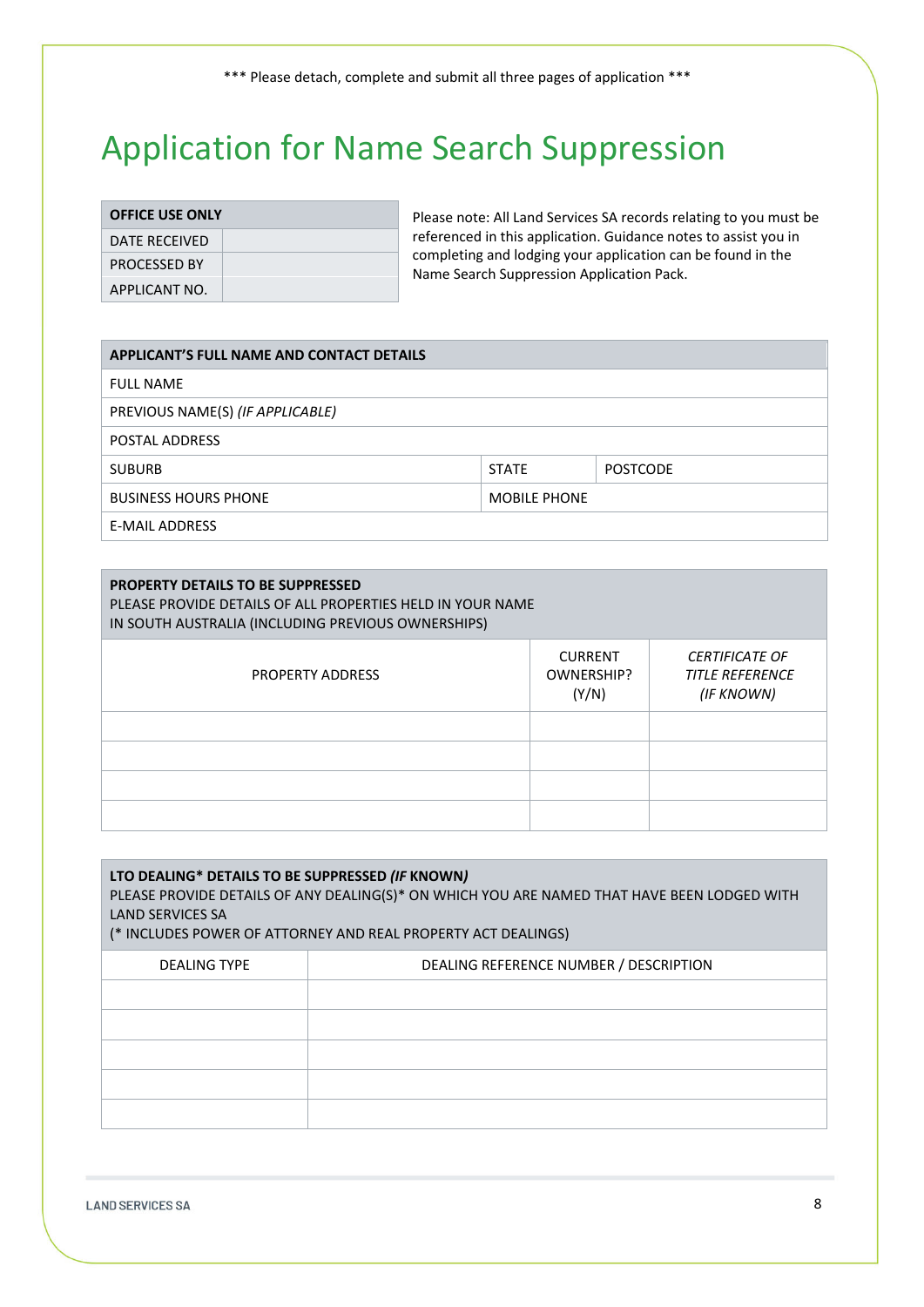#### \*\*\* Please detach, complete and submit all three pages of application \*\*\*

#### **APPLICATION / ACKNOWLEDGEMENT**

I HEREBY APPLY TO HAVE ACCESS TO MY PARTICULARS RESTRICTED ON SEARCHES OF MY NAME, RELATING TO LAND SERVICES SA RECORDS REFERRED TO IN THIS APPLICATION.

IN MAKING THIS APPLICATION, I ACKNOWLEDGE THAT:

- NAME SEARCH SUPPRESSION WILL NOT PREVENT MY DETAILS FROM BEING DISCOVERED BY OTHER SEARCH METHODS (E.G. A SEARCH BY ADDRESS); AND
- IT WILL BE MY RESPONSIBILITY TO NOTIFY THE REGISTRAR-GENERAL IF, AT ANY TIME IN THE FUTURE:
	- I ACQUIRE ANY ADDITIONAL PROPERTY(S) AND / OR INTEREST(S) IN LAND IN SOUTH AUSTRALIA; AND / OR
	- MY NAME APPEARS ON ANY DEALING(S) TO BE LODGED WITH THE SOUTH AUSTRALIAN LANDS TITLES OFFICE (INCLUDING A POWER OF ATTORNEY DEALING)

 $S$ igned  $\overline{S}$ DATED **was also also also also** 

#### **COMPLETE ANONYMITY AND CONFIDENTIALITY IS NOT PROVIDED ‐ DISCLAIMER OF LIABILITY**

The suppression of an Applicant's details in the names indices of the South Australian Integrated Land Information System (SAILIS) does not ensure total confidentially of the Applicant's name and address.

A person may obtain details of the Applicant's name and address using other methods of searching. Such methods include using a Certificate of Title reference, property address or RPA dealing reference number as the search key.

Further, it will be possible for Commonwealth, State and local government agencies, and persons authorised by the Registrar-General, to obtain the Applicant's name and address via the names indices for the purpose of performing their functions.

To the extent permitted by law, the Registrar-General, Land Services, the State of South Australia and their officers, employees and agents (together called "the SA Government") exclude all liability to the Applicant or anyone else for any loss, damage, injury or death which may be suffered in connection with:

- **-** the SA Government's actions, errors and omissions in connection with the *Application for Name Search Suppression*; or
- **-** a person obtaining the name and address details of the Applicant from the SA Government's records.